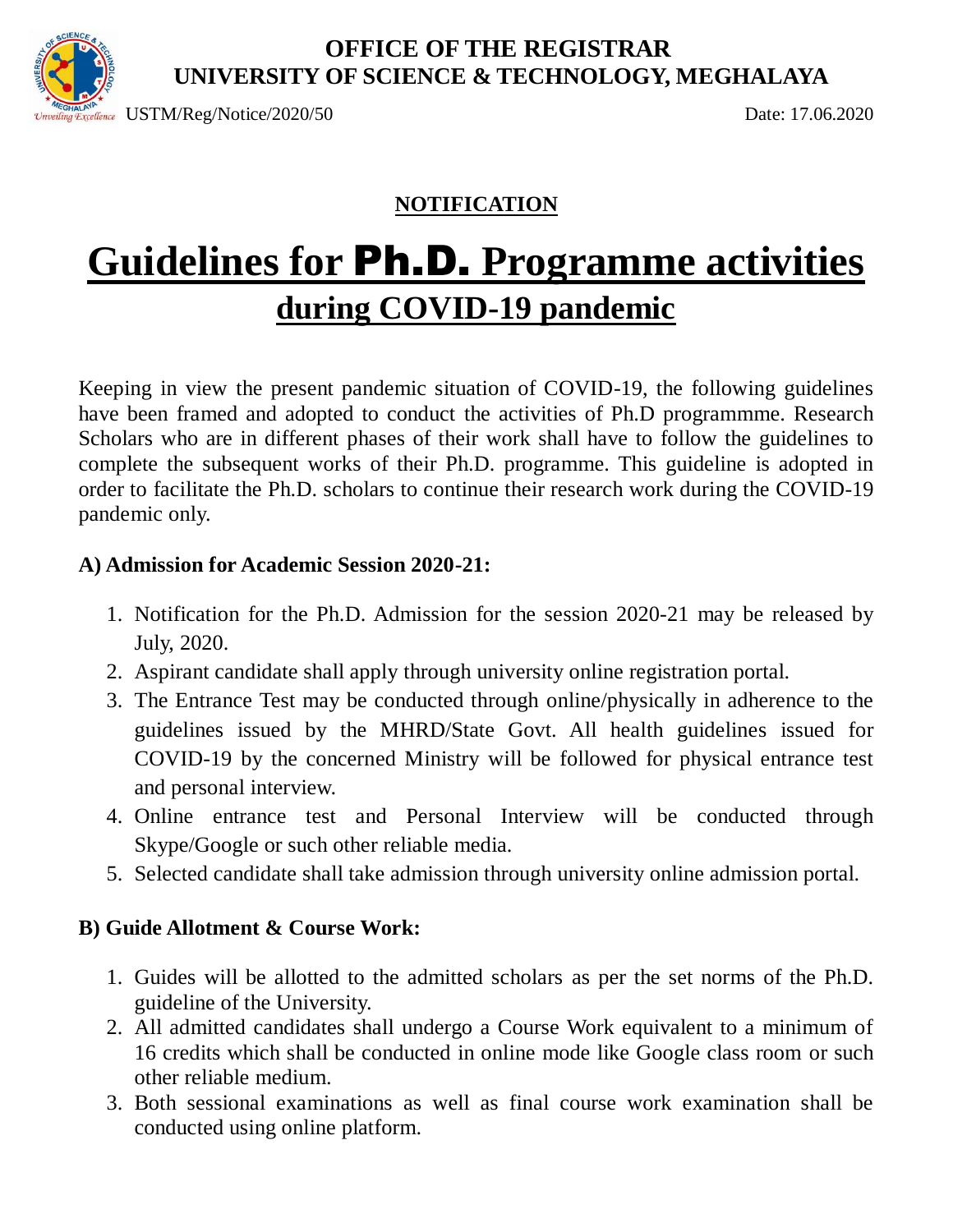#### **C) Presentation of Synopsis/progress/pre-submission and viva-voce Examination:**

- 1. The Synopsis/ progress/ pre-submission presentation and viva-voce shall be conducted through Google/Skype or such other reliable platform where the Examiners/Experts/Research Scholars/participants/Students/Faculties who cannot join physically due to restriction of inter-district/inter-state movement may join conveniently through this online platform. Once the presentation is scheduled, the detail information including the necessary links shall be circulated to all concerned.
- 2. Such research scholars who will not be able to attend the venue physically for the purpose of presentation due to the present pandemic situation may request to the authority for online arrangement.
- 3. The Synopsis/progress/pre-submission presentation and viva-voce examination shall be hosted at USTM campus or office of the ERD Foundation, sponsor of the University (at Guwahati), based on the present situation and feasibility.
- 4. DRC/SRC members, scholars, researchers/students participants, staying in Guwahati/near the campus of the university shall attend at the hosting venue at Guwahati. The necessary seating arrangement shall be made for limited number of participants on prior information following all the health safety protocols. All other remaining participants shall join in different presentation/seminar through Skype/Google Meet.
- 5. Attendance record of both physical and virtual media shall be maintained. Screen shot of presentation of concerned research scholar/presence of experts/examiners/Chairperson, SRC/DRC those who will join through virtual media are to be kept for official record.
- 6. In all possibilities, necessary health safety measure shall be maintained strictly during the entire session.

#### D) **Procedure for submission of application for various presentations**:

The application form shall be made available on the university website. The scholars will have to fill up the form furnishing all the necessary information/attachments and submit to the concerned authority for further necessary action. The scholar will be intimated by email about their schedule of presentation at least one week prior to the stipulated date.

E) For the purpose of evaluation and promotion to the next level, existing Ph.D. guideline of the university shall be strictly followed.

F) A special relaxation of 3 months will be given to all the existing research scholars in the current semester (Jan 2020 – June 2020) for all stages of review due to the COVID-19 pandemic.

G) *The above guidelines will be applicable only during the period of COVID-19 pandemic*.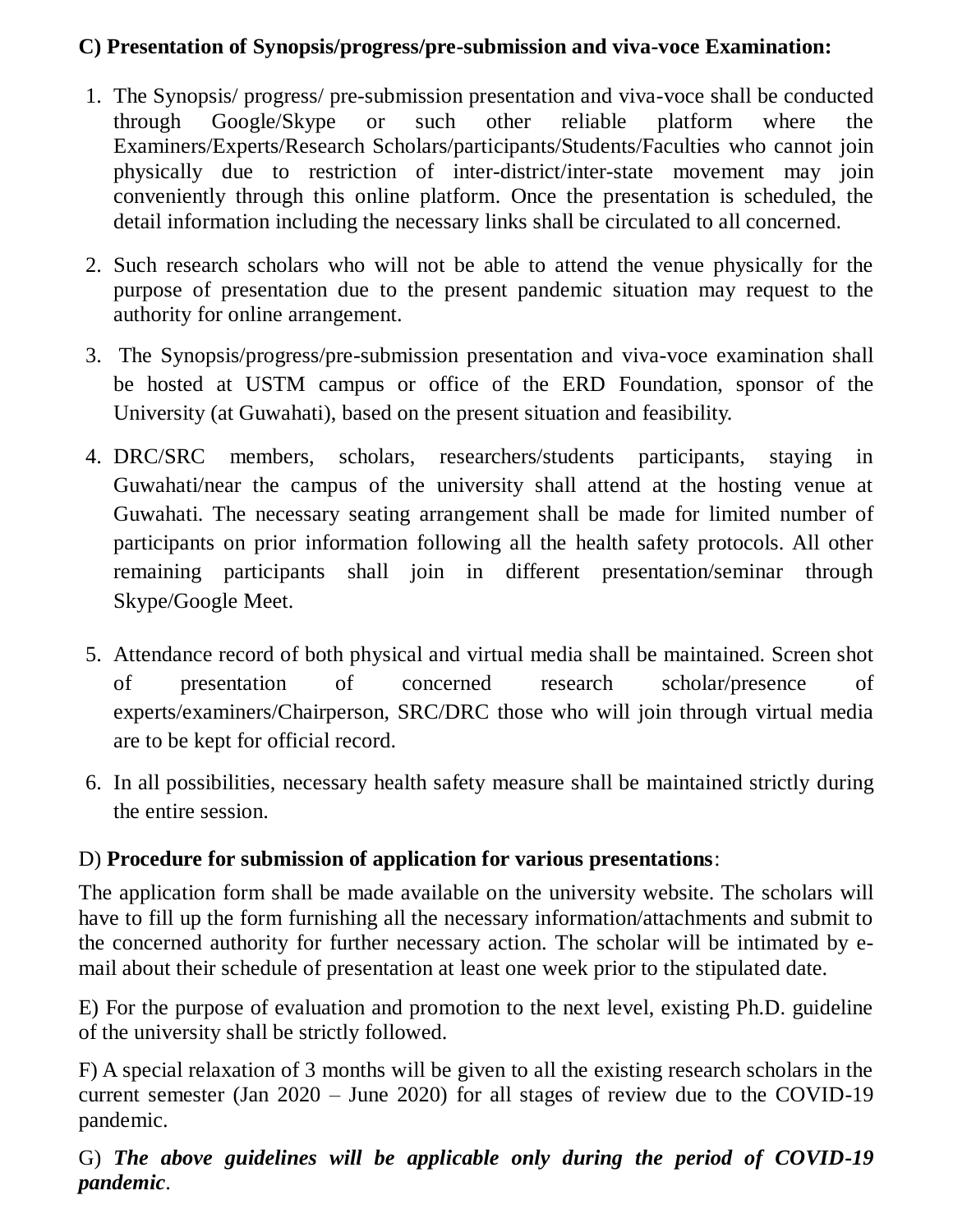**N.B. :**

1. Scholars may contact the following helpline numbers for any assistance/ query/grievance:

#### **Mobile: 86380 51559/ 70029 43146/ 70023 03751**

**2.** In order to address the grievances of students/research scholars, a special grievance redressal cell @ COVID-19 have been constituted. The research scholars may contact the cell for any kind of grievance. The details of the grievance redressal cell are available on the University website.

3. The Research Scholars may submit the applications furnishing all the necessary information/ attachments in the enclosed format.

 Sd/- Registrar

Copy to :

- 1. P.S. to Vice Chancellor
- 2. Pro Vice Chanceloor
- 3. Controller of Examination
- 4. Academic Registrar
- 5. Director, IQAC
- 6. Dy. Director, Research
- 7. OSD
- 8. All Deans
- 9. All HODs *to inform scholars accordingly*
- 10. IT Officer *for uploading on Website*
- 11. Office file

Registrar